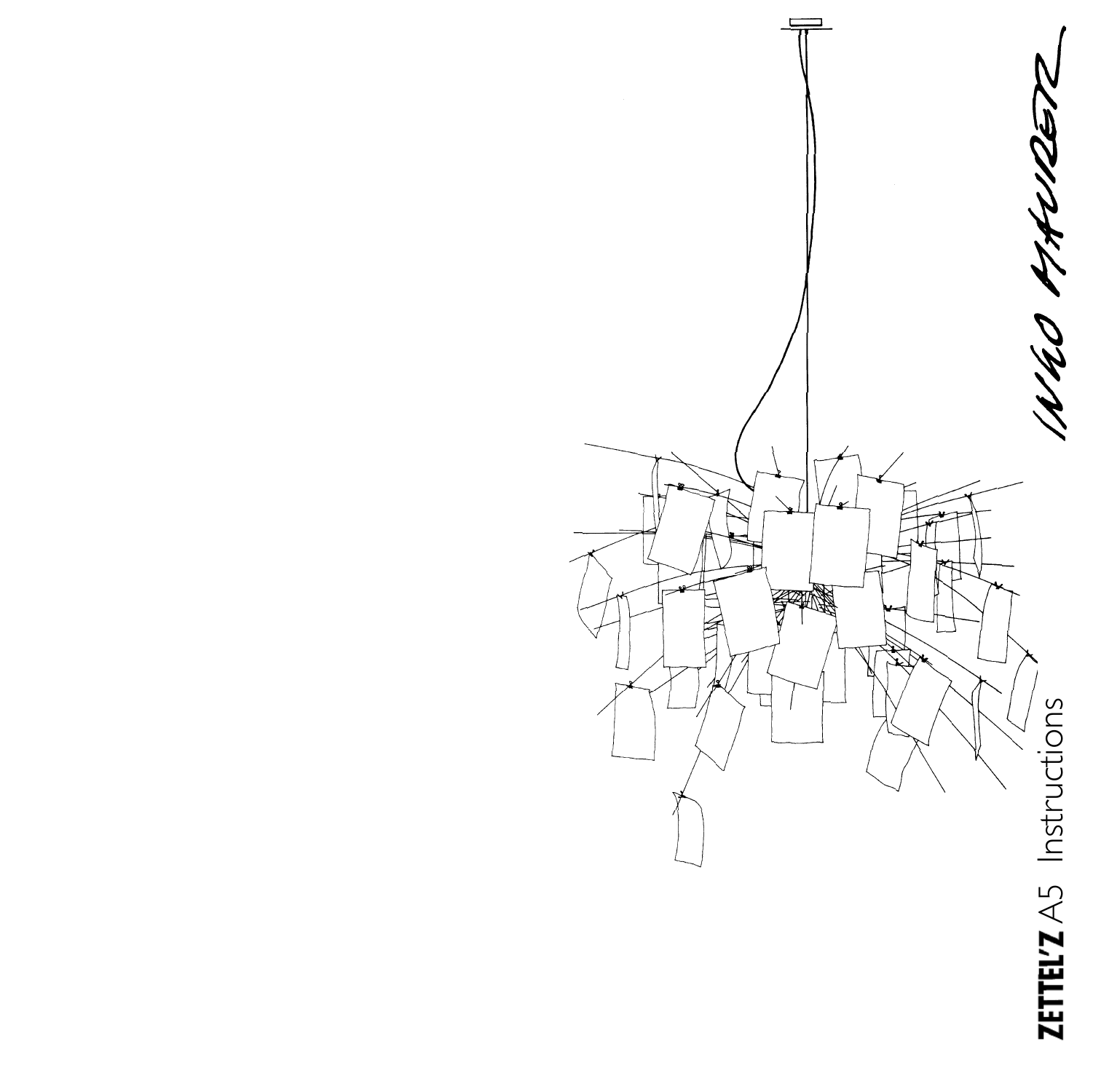| Montageanleitung                                                                                                                                  | Deutsch                 | Seite         | 3               |
|---------------------------------------------------------------------------------------------------------------------------------------------------|-------------------------|---------------|-----------------|
| Bitte vor der Montage aufmerksam lesen und<br>aufbewahren!                                                                                        | English                 | Page          | $\overline{7}$  |
|                                                                                                                                                   | Français                | Page          | 10 <sup>°</sup> |
| <b>Instructions for assembly</b><br>Please read the following carefully before use, and<br>keep the leaflet in a safe place for future reference. | Italiano                | Pagina        | 4               |
| <b>Instructions de montage</b><br>Avant le montage veuillez lire attentivement les<br>instructions et les conserver!                              | Zeichnungen<br>Drawings | Seite<br>Page | 18<br>18        |
| Istruzioni di montaggio                                                                                                                           | Dessins                 | Page          | 18              |
| Prima del montaggio, leggere attentamente le<br>istruzioni e conservarle!                                                                         | Disegni                 | Pagina        | 18              |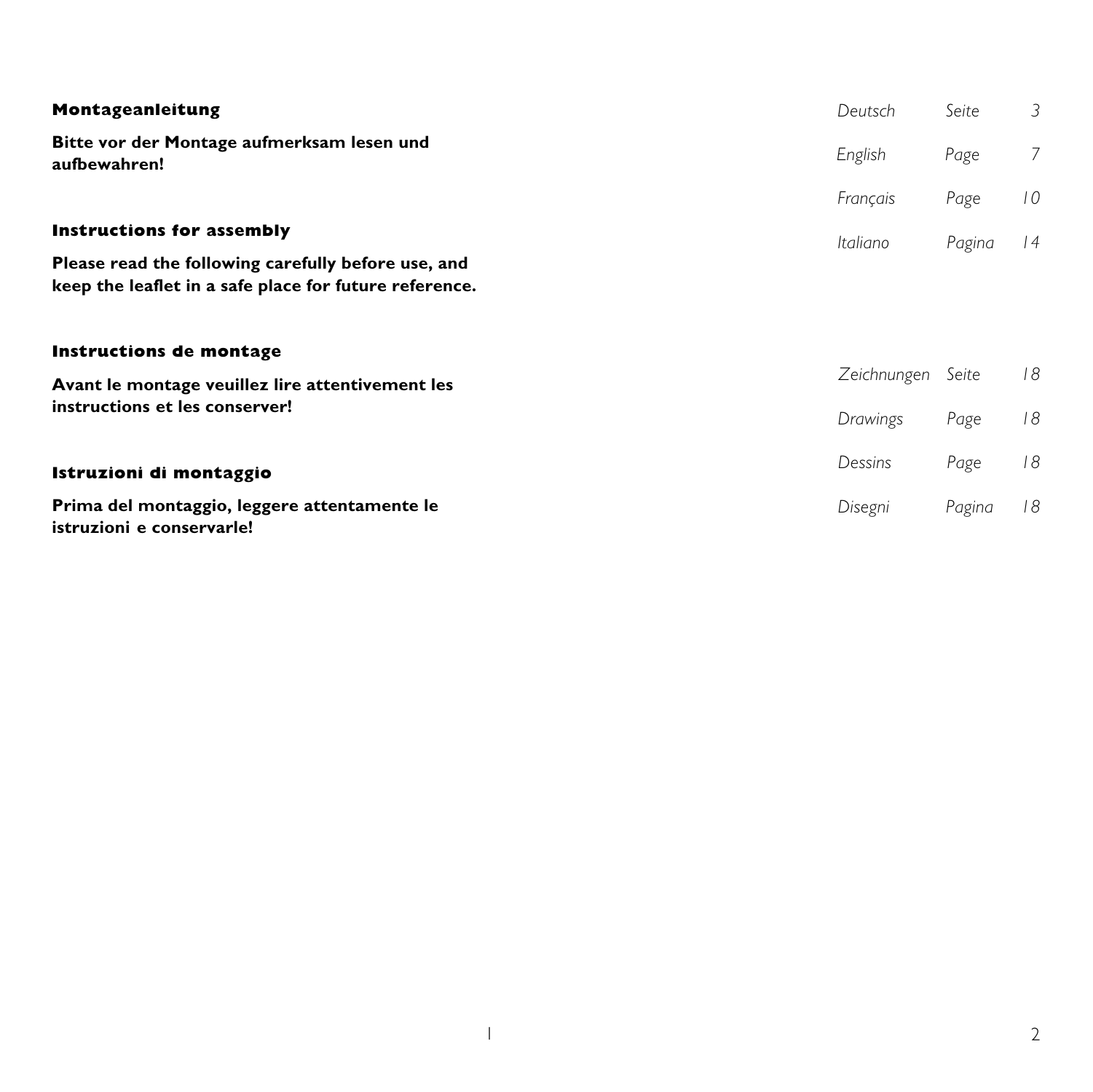#### *Deutsch*

Montage und Elektroanschluss müssen von einer Elektrofachkraft ausgeführt werden.

**Achtung:** Schalten Sie vor der Montage die Sicherung des Deckenauslasses aus.

**Wichtig:** Achten Sie unbedingt auf den Verlauf von Elektroleitungen, damit auf keinen Fall ein Kabel angebohrt wird.

# **Montage ▲**

Lösen Sie die beiden Schrauben der Abdeckplatte (1) und nehmen Sie die Aufputzdose (2) ab. Bohren Sie die beiden Dübellöcher Ø 6 mm, setzen Sie die Dübel S6 (3) ein und befestigen Sie die Aufputzdose mit den beiliegenden Schrauben (4). Lassen Sie die abgemantelten Zuleitungen (Phase, Null-Leiter, Schutzleiter) des Deckenauslasses (5) etwa 8 cm herausragen und isolieren Sie die Enden etwa 5 mm ab. Lösen Sie die Zugentlastung (6) des Lampenkabels. Bevor Sie das Kabel in der gewünschten Länge kürzen, achten Sie bitte darauf, dass es in leichtem Bogen fällt. Schrauben Sie die Zugentlastung wieder fest. Entfernen Sie vorsichtig ca. 4 cm des silbernen Schutzgeflechts des Kabels (7). 1

**Wichtig:** Umwickeln Sie das Ende des Schutzgeflechts mit Isolierband, damit keine Fäden versehentlich in der Lüsterklemme geklemmt werden und dann Strom führen können.

Bitte beachten Sie beim Abmanteln des Kabels um ca. 2 cm, dass die empfindliche Isolierung der Einzeladern nicht verletzt wird. Isolieren Sie die Aderenden um ca. 5 mm ab und verwenden Sie Aderendhülsen.  $\Large{\textcircled{\small{1}}}$ Schließen Sie Phase und Null-Leiter in der Lüsterklemme (8) an und fixieren Sie die Schutzleiter mit der Erdungsschraube (9). Schrauben Sie die Abdeckplatte wieder an der Aufputzdose fest.  $\widehat{2}$ 

Lösen Sie die Madenschraube (10) des Aufhängezapfens (11) mit dem beiliegenden Inbusschlüssel. Fädeln Sie das Stahl-

*Deutsch*

seil (12) durch die Querbohrung des Aufhängezapfens und fixieren Sie es entsprechend der gewünschten Länge, indem Sie die Madenschraube wieder festziehen. 3

**Achtung:** Das überstehende Seil sollte erst nach der Montage gekürzt werden, damit die Höhe der Lampe nachträglich korrigiert werden kann.

Schieben Sie den Siebzylinder (13) mit einer Hand nach oben und setzen Sie das Leuchtmittel oben ein (max. 250 W). 4

**Wichtig:** Der Schutzring (14) verhindert, dass von oben gesteckte Stäbe mit der Fassung in Berührung kommen. Bitte achten Sie auf korrekten Sitz wie in Zeichnung 5 dargestellt.

Halten Sie den Siebzylinder in dieser Position, führen Sie den Glaszylinder (15) mit dem Hinweisschild am unteren Rand vorsichtig über das Federgestell und lassen ihn sicher auf den drei Federhaken (16) aufsitzen. Schieben Sie den Siebzylinder über den Glaszylinder und achten Sie bitte darauf, dass auch dieser fest von allen drei Federhaken umgriffen wird. Setzen Sie das 75-W-Leuchtmittel unten ein. 4 Stecken Sie die vormontierten Drahtstäbe (17) nach Belieben rundum in das Gewebe des oberen Zylinderteils. Die verschiebbaren Silikonstopper (18) an den Stäben

**Wichtig:** Beim Einstecken der Drahtstäbe darauf achten, dass die Enden auf der gegenüberliegenden Seite des Siebzylinders wieder herauskommen und das Kabel nicht einklemmen. Das Hochschieben der beiden Zylinder zum Leuchtmittelwechsel ist sonst nicht mehr möglich.

dienen der Fixierung. 6

Die dünnen Bohrungen des Lochkranzes (19) am oberen Ende des Siebzylinders dienen ebenfalls zur Aufnahme von Stäben (ca. 3–5 Stück). Diese Stäbe sollten nie weiter als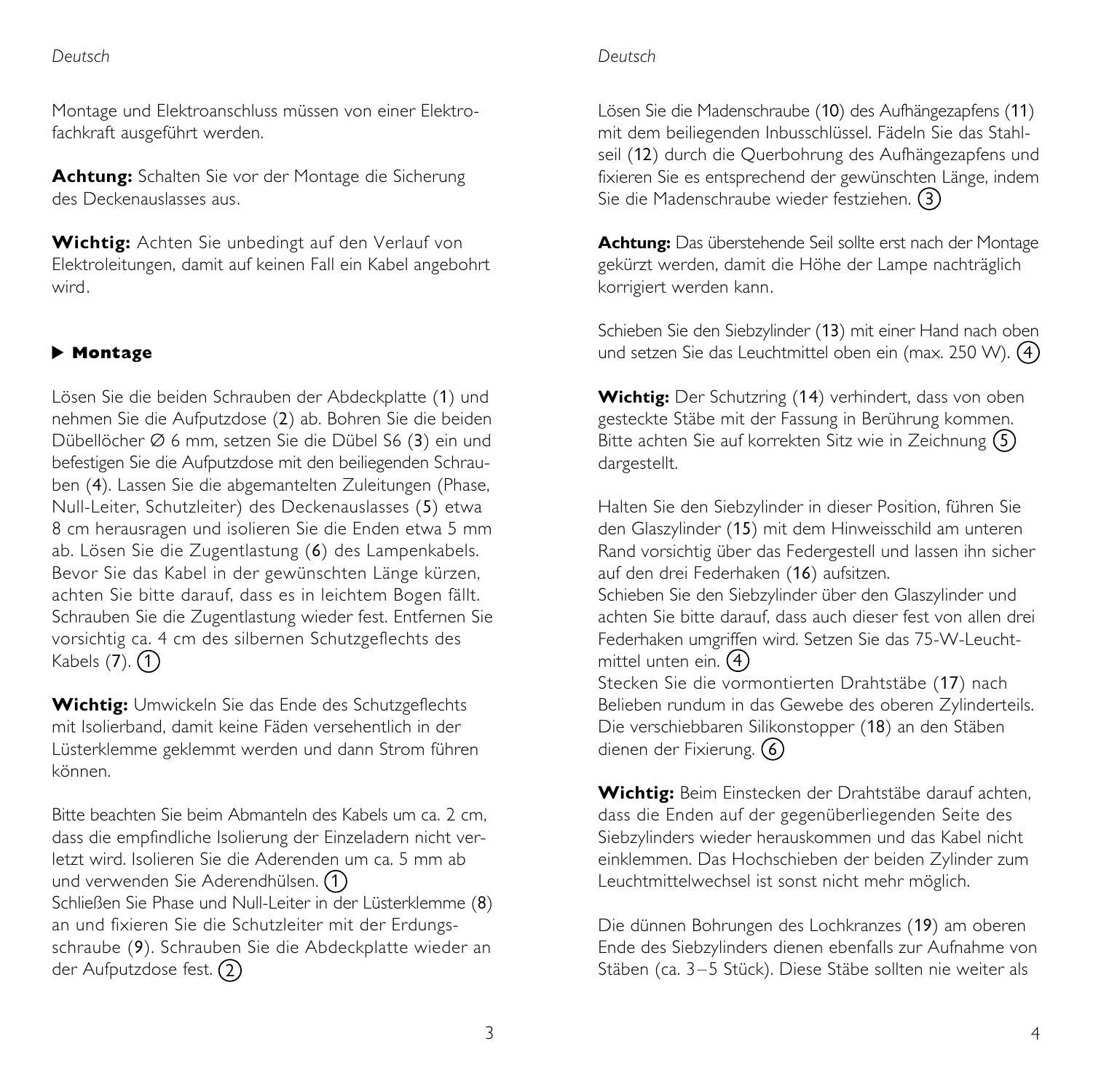10 cm durchgesteckt werden. Für extrem nach unten gesteckte Stäbe benutzen Sie die beiliegenden Silikonstopper (18) zur Fixierung. Bitte achten Sie darauf, dass die roten Sicherheitsschläuche (20) am Ende der Drahtstäbe ca. 0,5 bis 1 cm überstehen. 6

Gestalten Sie Ihre Lampe selbst, indem Sie die beiliegenden, unbedruckten Zettel mit Botschaften oder Gedichten beschriften. Sie können Filzschreiber, Bleistift, Tinte oder Kugelschreiber verwenden. Befestigen Sie alle oder eine Auswahl der bedruckten und beschrifteten Zettel an den verschiebbaren Klammern (21) der Stäbe. 7

#### **Wechsel des Leuchtmittels ▲**

**Achtung:** Die Sicherung des Deckenauslasses ausschalten und die Lampe vollständig abkühlen lassen.

Schieben Sie vorsichtig mit einer Hand den Glaszylinder (15) zusammen mit dem Siebzylinder (13) nach oben und drehen Sie mit der anderen Hand das defekte Leuchtmittel aus der Fassung. Setzen Sie das neue Leuchtmittel ein und lassen Sie die beiden Zylinder wieder langsam auf die drei Federhaken (16) gleiten.

**Wichtig:** Achten Sie darauf, dass alle drei Federhaken sowohl Glas- als auch Siebzylinder fest umgreifen. Bitte überprüfen Sie auch den korrekten Sitz der Drahtstäbe sowie des Schutzrings (14). 5

#### **Technische Daten ▲**

230 V~50 Hz; 125 V~60 Hz. *Die für ihre Leuchte zutreffende Spannung und Frequenz entnehmen Sie bitte dem Typenschild.*

*Leuchtmittel unten:* Halogen PAR 30 Flood 30°, 75 Watt, Sockel F<sub>27</sub> *Leuchtmittel oben:* max. 250 Watt, Sockel E27.

# *Deutsch Deutsch*

<u>■0,5m</u> Der Mindestabstand zu angestrahlten Flächen beträgt 0,5 m.

Eventuell notwendige Reparaturen dürfen nur von einer Elektrofachkraft durchgeführt werden. Die äußere Leitung darf bei Beschädigung nur von der Ingo Maurer GmbH ausgetauscht werden.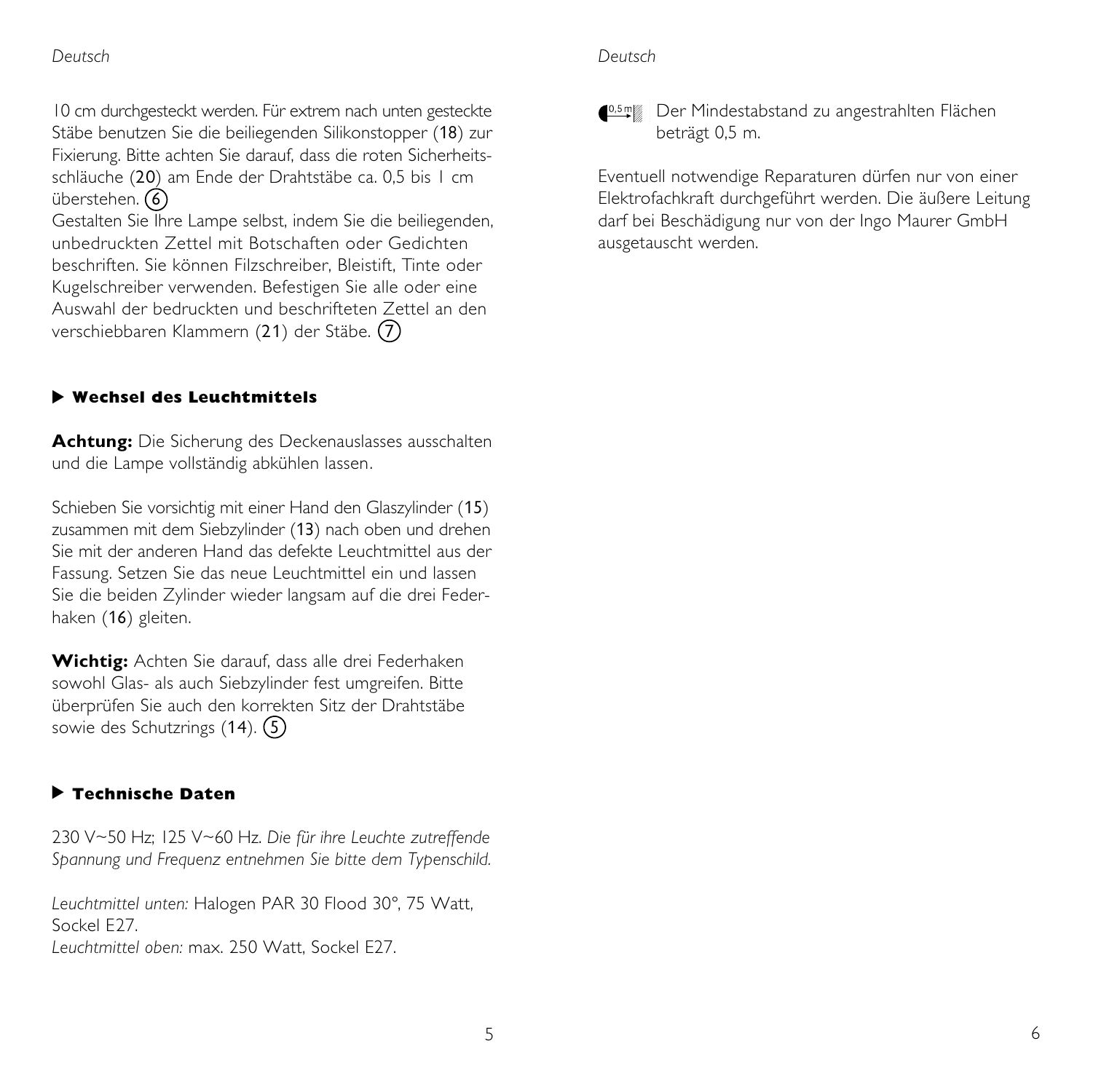#### *English*

The lamp assembly and electrical installation must be carried out by a qualified electrician.

**Caution:** Remove or switch off the fuse for the ceiling outlet before beginning the assembly procedure!

**Important:** Take care to ascertain the exact position of the mains cable, so as to avoid drilling into it!

# **Assembly ▲**

Unfasten the two screws on the cover (1) and detach it from the ceiling fixture (2). Drill the two 6 mm holes, insert the S6 plugs (3), and attach the ceiling fixture with the screws (4) provided. Remove an 8 cm section of the outer covering from the mains cable (5), then strip about 5 mm from the ends of the three leads (plus, minus and earth). Loosen the white plastic retaining clamp (6) on the lamp connection cable and shorten the cable to the required length, so that it hangs in a loose arc. Tighten the retaining clamp. Carefully remove about 4 cm of the silver-coloured protective mesh from the cable  $(7)$ .  $(1)$ 

**Important:** The end of the protective mesh must be wrapped with insulating tape so that no stray threads are left which may become trapped in the terminal block and interfere with the electrical connection.

Strip about 2 cm of the plastic covering from the cable, taking care not to damage the insulation of the three leads inside. Then strip about 5 mm from the end of each lead and fit the protective metal sleeves, using a crimping tool to fix the sleeves in position.  $\bigcap$ 

Attach the plus and minus leads to the appropriate contacts in the terminal block (8) and screw the earth leads into position with the earth screw (9). Replace the cover on the ceiling fixture and screw firmly into place.  $\widehat{2}$ 

Use the Allen key provided to loosen the grub screw (10) on the counterweight (11). Thread the steel suspension

# *English*

cable (12) through the aperture in the counterweight, adjust the height as required and arrest the cable by tightening the grub screw.  $\overline{3}$ 

**Caution:** Do not trim off excess cable before completing the assembly, as you may need to make further adjustments!

Slide the cylindrical metal cage (13) upwards with one hand, and insert the top light bulb (max. 250 W). 4

**Important:** The protective ring (14) prevents rods inserted from above from coming into contact with the socket. Please ensure that it is correctly positioned as shown in fig.  $\textcircled{\scriptsize{\textsf{5}}}$ .

Hold the cage in this position, carefully slide the glass cylinder (15) up over the wire hanger (label must be positioned on bottom rim), and secure it with the three hooks (16).

Slide the cage over the glass cylinder, ensuring that it, too, is securely gripped by all three hooks. Insert the lower bulb (75 W). 4

Attach the preassembled metal rods (17), arranging them as you wish, by pushing them through the mesh in the upper section of the cage. The rods are held in position by the movable silicone stoppers (18). 6

**Important:** When inserting the rods, ensure that the ends come out at the other side of the cage and do not trap the lead. Otherwise it will be impossible to replace the bulb, which requires lifting the cage and the glass cylinder.

The narrow holes in the metal ring (19) above the cage are also designed to accommodate between 3 and 5 of the rods. However, these rods should never be inserted to a length of more than 10 cm. For rods pointing downwards at a very sharp angle, please use the silicone stoppers (18) provided. Please note that the red plastic sleeves (20) add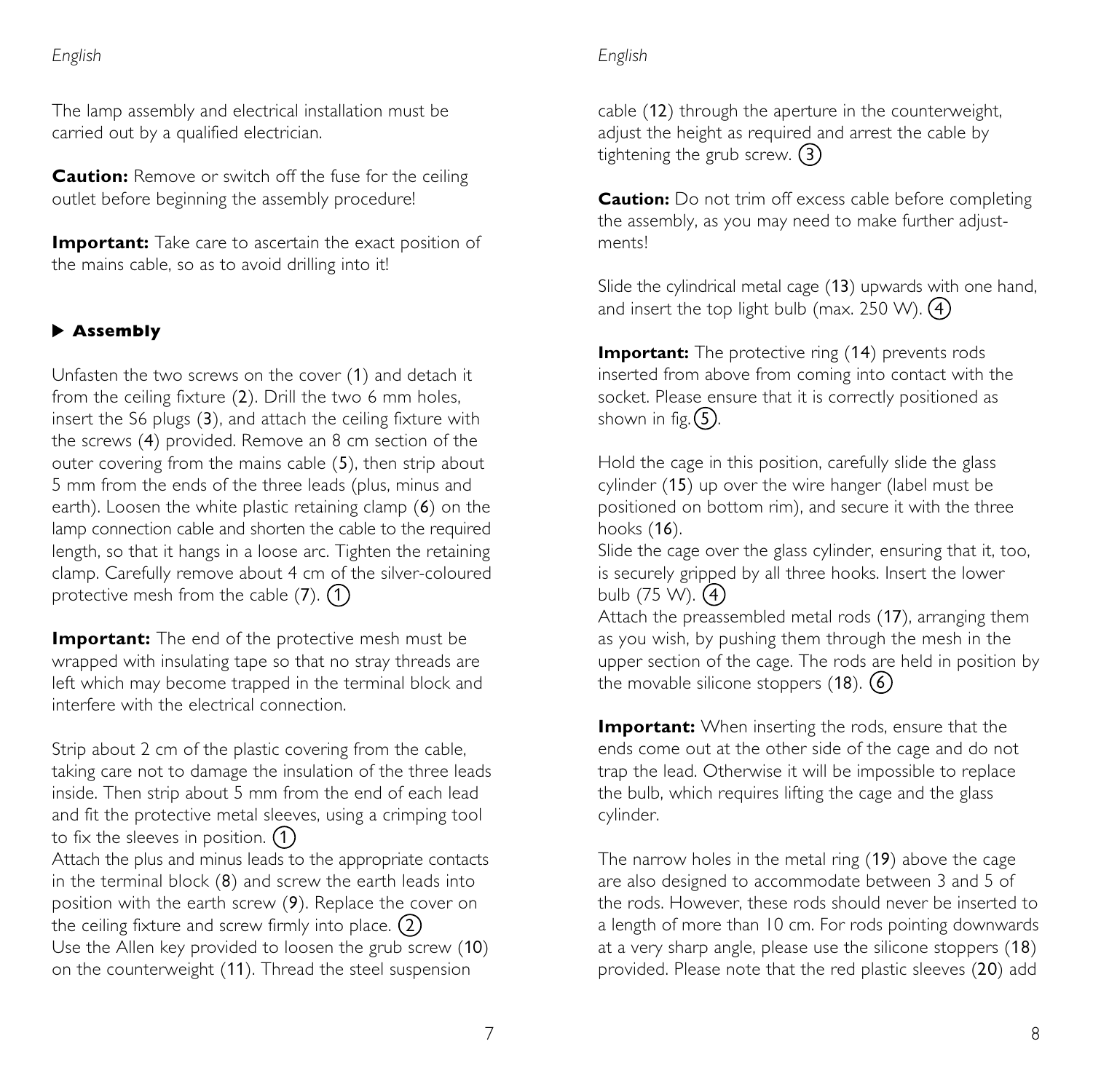*English*

about 0.5  $-$  I cm to the length of the rod.  $\Large{6}$ The final look of the lamp is a matter of personal choice. Messages or poems can be written on the blank sheets, using felt-tip pen, pencil, ink, or ballpoint. Make your own selection of pre-printed and/or hand-written sheets, and attach them to the moveable paper clips (21) on the rods. 7

## **Changing the bulb ▲**

**Caution:** Switch off or remove the fuse for the ceiling outlet and allow the lamp to cool down completely. Carefully slide the glass cylinder (15) and the cage (13) upwards with one hand, and unscrew the spent bulb with your free hand. Fit the replacement and allow the glass cylinder and the cage to slide slowly back down onto the three hooks (16).

**Important:** Take care to ensure that both the glass cylinder and the cage are securely gripped by all three hooks. Please also check that the metal rods and the protective ring (14) are correctly positioned.  $\Large{\textcircled{\small{5}}}$ 

# **Technical specification ▲**

230 V~50 Hz; 125 V~60 Hz. *The correct voltage and frequency for your lamp are indicated on the type label.*

*Lower bulb:* halogen PAR 30 Flood 30°, 75 watts, E27 socket (recommended: Sylvania). *Top bulb:* max. 250 watts, E27 socket.



**Condity** Minimum distance from any lit surface: 50 cm.

Any repairs that may become necessary must be carried out by a professional electrician. In the event of damage to the external power cord, replacements may only be fitted by Ingo Maurer GmbH.

#### *Français*

Le montage et la connexion électrique sont à effectuer par un électricien qualifié.

**Attention:** Déconnecter le fusible contrôlant l'arrivée du courant au plafond avant le montage!

**Important:** Il est indispensable de respecter le positionnement des conduites électriques afin d'éviter de percer un câble électrique!

## **Montage ▲**

Dévisser les deux vis de la plaque de recouvrement (1) et retirer le boîtier sur crépi (2). Percer les deux trous de cheville de Ø 6 mm, enfoncer les chevilles S6 (3) et fixer le boîtier sur crépi avec les vis jointes (4). Laisser dépasser les conduites isolées (phase, phase nulle, prise de terre) de la sortie électrique de plafond (5) d'environ 8 cm et dénuder les fils d'environ 5 mm. Défaire le dispositif anti-traction (6) du câble de la lampe. Raccourcir le câble à la longueur désirée en veillant à ce qu'il forme une légère courbe. Refixer le dispositif anti-traction. Enlever avec précaution environ 4 cm de toile de protection du câble (7). 1

**Important:** Entourer le bout de la toile de protection avec du ruban isolant afin d'éviter qu'il ne reste des fils de la toile qui pourraient se trouver coincés ensuite dans le domino et devenir porteur de courant!

En dénudant le câble d'environ 2 cm faire attention à ne pas abîmer l'isolation fragile des fils. Dénuder les fils d'environ 5 mm et utiliser des bagues d'arret pour les fils. 1 Connecter la phase et la phase nulle au domino (8), et fixer les phases-terre avec la vis de prise de terre (9). Refixer la plaque de recouvrement sur le boîtier sur crépi. (2 Oter la vis sans tête (10) du dispositif de suspension (11) avec la clé à six pans jointe. Enfiler le câble d'acier (12) à travers le perçage transversal et refixer le selon la longueur souhaitée. Resserrer à nouveau la vis sans tête. (3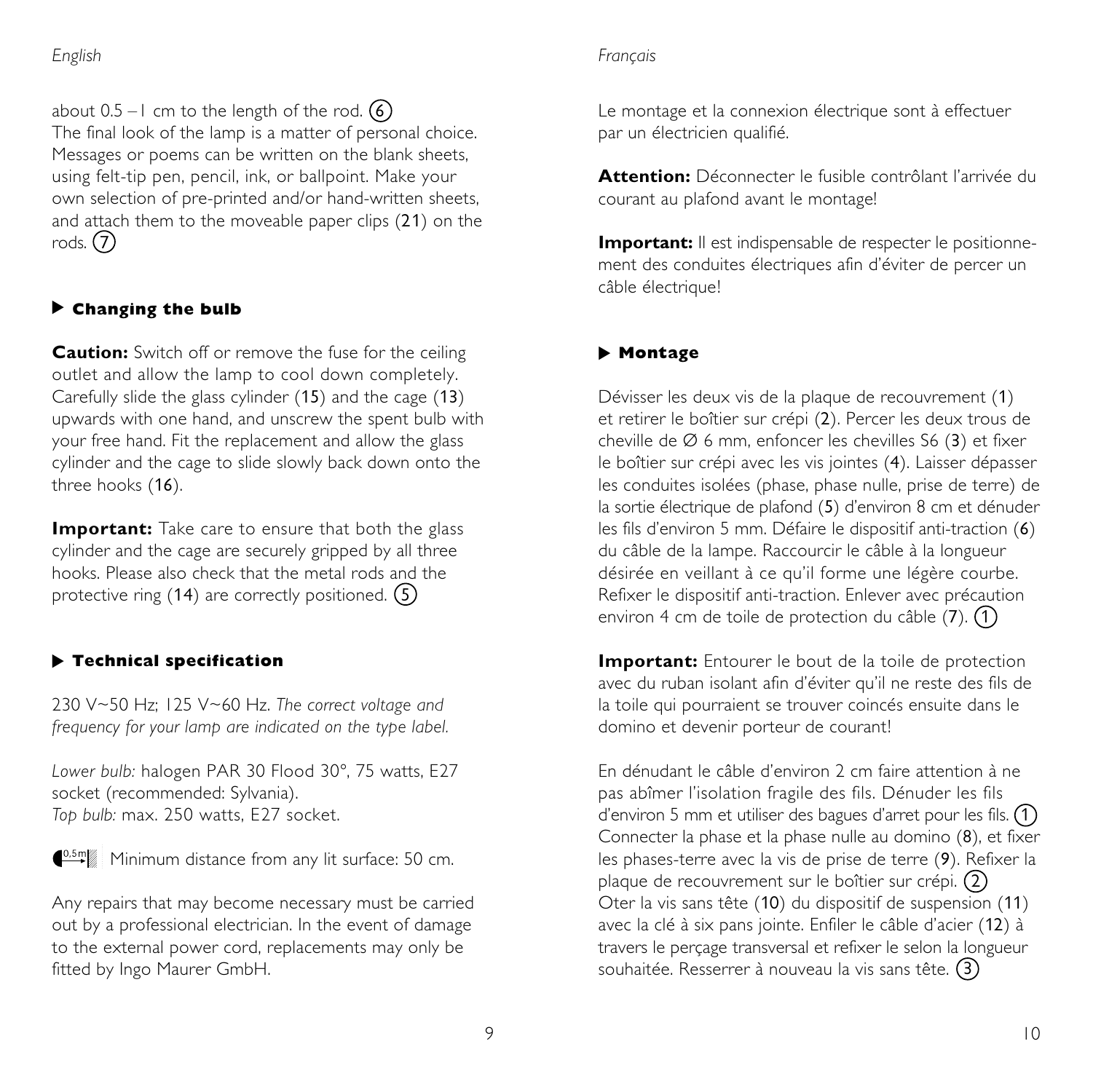#### *Français*

#### *Français*

**Attention:** Couper le surplus du câble de suspension uniquement après le montage effectué afin de pouvoir corriger ultérieurement si nécessaire!

Repousser la crépine cylindrique (13) d'une main vers le haut et insérer l'ampoule supérieure (max. 250 watts). 4

**Important:** L'anneau de protection (14) empêche les tiges insérées par le haut de rentrer en contact avec la douille. Veiller à une position correcte comme indiquer sur le dessin nr. $\textcircled{\textsf{S}}$ .

Maintenir la crépine cylindrique dans sa position et amener le cylindre en verre (15) avec l'étiquette sur le bord inférieur avec précaution par-dessus le support à ressort et le placer fermement sur les trois crochets à ressort (16).

Passer la crépine cylindrique par-dessus le cylindre en verre et faire attention à ce qu'il se trouve également bien retenu par les trois crochets à ressort. Insérer l'ampoule inférieure de 75 watts. 4

Placer les tiges en fer prémontées (17) à votre gré dans le tissu de la partie cylindrique supérieure. Les arrêts en silicone mobiles (18) sur les tiges sont prévus pour leur fixation.  $\overline{6}$ 

**Important:** Lors du placement des tiges en fer veiller à ce que les bouts traversent bien le côté opposé de la crépine cylindrique pour éviter que le câble se trouve coincé. Sans cela il serait impossible de repousser les deux parties cylindriques pour le changement des ampoules.

Les perforations fines dans la couronne trouée (19) sur la partie supérieure de la crépine cylindrique sont également prévues à recevoir des tiges en fer (environ 3 à 5 pièces). Faire attention à ne pas passer ces tiges de plus de 10 cm à travers la partie supérieure. Pour fixer des tiges en fer orientées extrèmement vers le bas utiliser les arrêts en silicone (18). Assurez-vous que les tuyaux de sécurité rouges (20) dépassent les bouts des tiges en fer d'environ  $0,5 - 1$  cm.  $6$ 

Créez vous-même votre suspension en marquant vos

messages ou poèmes sur les feuilles jointes non-imprimées. L'utilisation de feutre, crayon, encre ou stylo à bille est possible. Fixer votre choix de messages ou tous les messages imprimés ou marqués sur les feuilles après les crochets mobiles (21) des tiges. 7

# **Changement de l'ampoule ▲**

**Attention:** Déconnecter le fusible contrôlant l'arrivée du courant au plafond et laisser refroidir la lampe complètement!

Repousser avec précaution le cylindre en verre (15) et en meme temps la crépine cylindrique (13) vers le haut et retirer avec l'autre main l'ampoule usée de la douille. Insérer la nouvelle ampoule et faire glisser lentement les deux parties cylindriques sur les trois crochets à ressort (16).

**Important:** Assurez-vous que les trois crochets à ressort retiennent fermement le cylindre en verre et également la crépine cylindrique. Vérifier également la position correcte des tiges en métal ainsi que l'anneau de protection (14). 5

#### **Données techniques ▲**

230 V~50 Hz; 125 V~60 Hz. *Vous trouverez la tension et la fréquence adaptées à votre lampe sur la plaque signalétique.*

*Ampoule inférieure:* Ampoule halogène PAR 30 flood 30°, 75 watts, culot E27 (recommandation: Sylvania). *Ampoule supérieure:* max. 250 watts, culot E27.

**CEMI** La distance minimum aux surfaces éclairées est de 0,5 m.

Seul un électricien spécialisé est autorisé à effectuer les réparations éventuellement nécessaires. Seule la société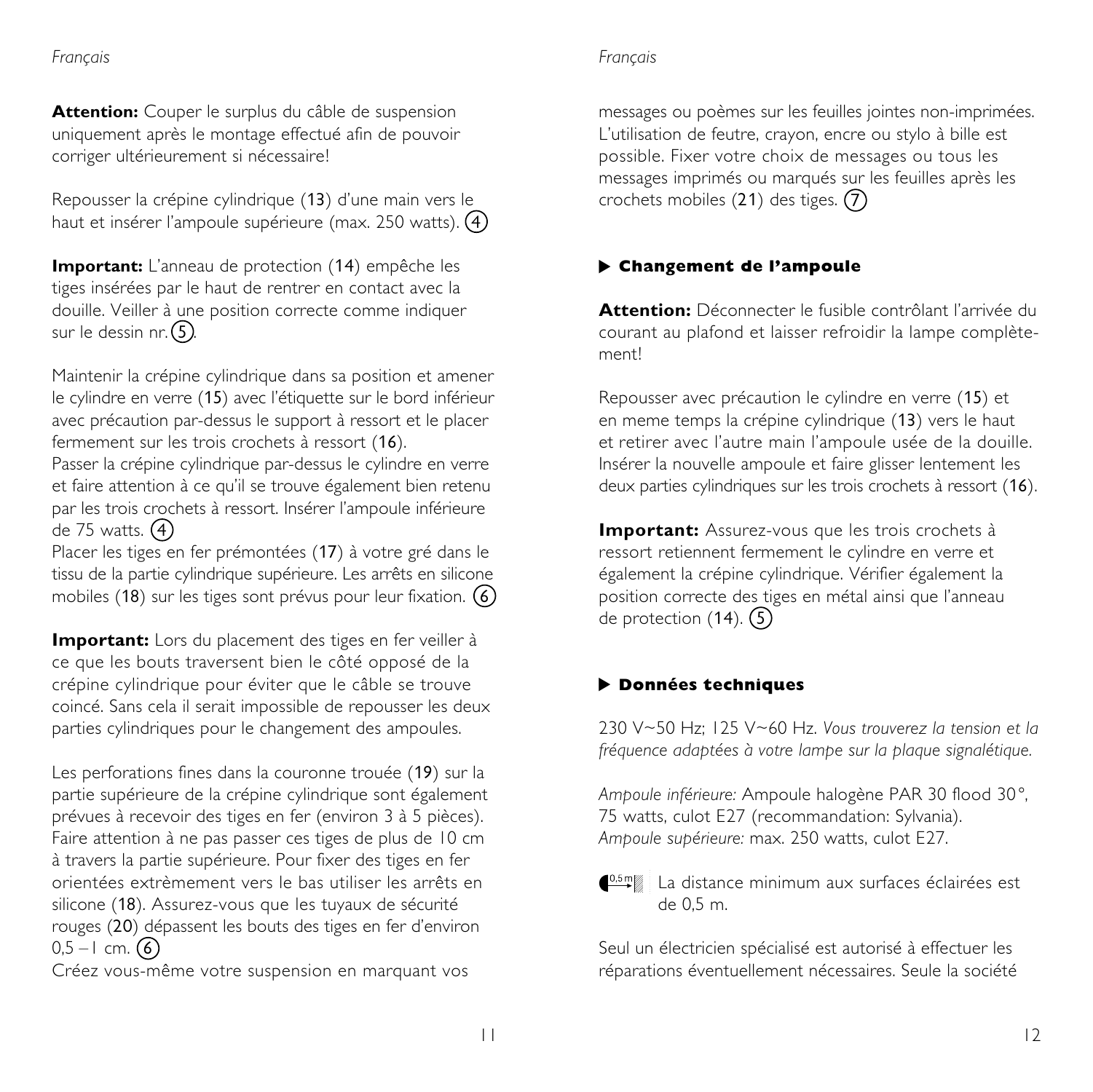Ingo Maurer GmbH est autorisée à remplacer le câble extérieur en cas de dommage.

#### *Italiano*

Il montaggio ed il collegamento elettrico devono essere eseguiti da un elettricista specializzato.

**Attenzione:** Prima di procedere con il montaggio, staccare la corrente!

**Importante:** Fare attenzione al percorso delle linee di alimentazione, per evitare di danneggiare i cavi!

#### **Montaggio ▲**

Sciogliere le due viti del disco di copertura (1) e staccare la scatola di collegamento (2). Effettuare i due fori per i tasselli di Ø mm. 6, inserire i tasselli S6 (3) e fissare la scatola di collegamento con le viti in dotazione (4). Lasciare spuntare i cavi di alimentazione (fase, neutro, terra) dell'uscita di corrente sul soffitto (5) di circa cm. 8 e spelare le relative estremità di circa mm. 5. Allentare il fermacavo (6) del cavo della lampada. Prima di accorciare il cavo alla lunghezza desiderata, accertarsi che formi un leggero arco. Riserrare il fermacavo. Rimuovere cautamente circa cm. 4 della guaina di protezione argentata del cavo (7). 1

**Importante:** Per evitare il collegamento involontario di fili residui al morsetto, che quindi condurrebbero la corrente, avvolgere l 'estremità della guaina di protezione con un nastro isolante.

Nello spelare il cavo su circa cm. 2, fare attenzione che l'isolante dei singoli fili – che è molto delicato – non venga danneggiato. Spelare le estremità dei fili su circa mm. 5 e applicare i terminali. (1 Collegare la fase e neutro al morsetto (8) e fissare i conduttori di terra alla vite di terra (9). Riavvitare il disco di copertura alla scatola di collegamento. 2 Sciogliere la vite senza testina (10) del perno di sospensione (11) con la chiave da brugola allegata. Inserire il cavo d'acciaio (12) nel foro trasversale del perno di sospensione e fissarlo alla lunghezza desiderata serrando nuovamente la vite senza testina. (3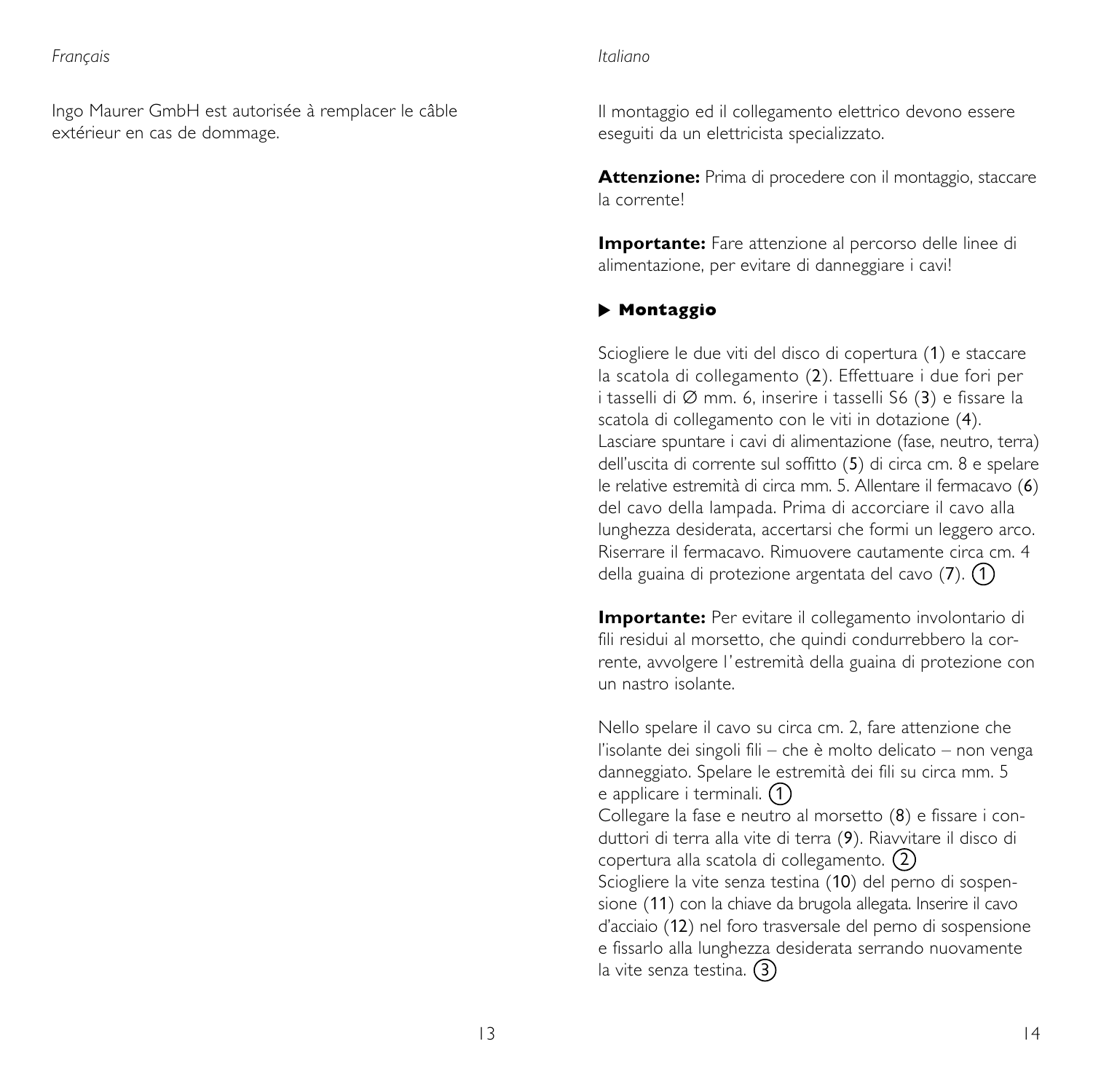#### *Italiano*

*Italiano*

**Attenzione:** Accorciare il cavo residuo solo dopo il montaggio, affinché l'altezza della lampada possa essere successivamente modificata!

Con una mano spingere verso l'alto la rete cilindrica (13) e inserire la lampadina superiore da max. 250 W. 4

**Importante:** L'anello di protezione (14) impedisce che le astine metalliche infilate dall'alto tocchino il portalampada. Controllare che la sistemazione sia corretta come descritto in figura  $\textcircled{\scriptsize{5}}$ .

Tenere la rete cilindrica in questa posizione, dal basso applicare con cautela il cilindro in vetro (15) con la targhetta sul bordo inferiore sul telaio elastico e appoggiarlo sui tre ganci (16). Far scorrere la rete cilindrica sul cilindro in vetro e fare attenzione che anche la rete sia sostenuta dai tre ganci. Inserire la lampadina inferiore da 75 W. 4 Infilare le astine metalliche premontate (17) a volontà tutt'intorno nella parte superiore del cilindro. I fermi in silicone spostabili (18) sulle astine servono per il fissaggio.  $\Large{\textcircled{\small{6}}}$ 

**Importante:** Infilando le astine metalliche fare attenzione che le estremità escano dal lato opposto della rete cilindrica senza però incastrarsi nel cavo. In caso contrario non è più possibile portare verso l'alto i due cilindri per la sostituzione della lampadina.

I piccoli fori disposti in circolo nella copertura (19) superiore della rete cilindrica possono anche accogliere da 3 a 5 astine circa. Non infilare queste astine più di cm. 10. Per astine con un'estrema inclinazione verso il basso impiegare per il fissaggio i fermi in silicone (18) allegati. Accertarsi che le guaine rosse di sicurezza (20) sulle estremità delle astine sporgano di cm. 0,5 – I.  $\overline{6}$ 

Create la vostra lampada scrivendo sugli allegati fogli bianchi messaggi o poesie. Potete usare pennarello, lapis, inchiostro o penna a sfera. Fissare tutti o una parte dei fogli con le vostre scritte e da noi prestampati alle astine con le mollette spostabili (21).  $\widehat{7}$ 

# **Sostituzione della lampadina ▲**

**Attenzione:** Staccare la corrente e attendere che la lampada sia completamente fredda!

Spingere cautamente con una mano il cilindro in vetro (15) insieme alla rete cilindrica (13) verso l'alto e con l'altra mano rimuovere la lampadina da sostituire. Inserire la nuova lampadina e riappoggiare i due cilindri sui tre ganci (16).

**Importante:** Sia il cilindro in vetro che la rete cilindrica devono essere saldamente inseriti sui ganci. Assicurarsi anche del posizionamento corretto delle astine nonché dell'anello di protezione (14). 5

# **Dati tecnici ▲**

230 V~50 Hz; 125 V~60 Hz. *I dati tecnici relativi alla tensione e alla frequenza di funzionamento della Vostra lampada sono riportati sulla targhetta d'identificazione.*

*Lampadina inferiore:* alogena PAR 30 Flood 30°, 75 watt, base E27 (raccomandazione: Sylvania). *Lampadina superiore:* max. 250 watt, base E27.

**(0,5m)** Distanza minima dalle superfici illuminate m. 0,5.

Eventuali riparazioni devono essere eseguite esclusivamente da un elettricista specializzato. Il cavo esterno, se danneggiato, può essere sostituito soltanto dalla Ingo Maurer GmbH.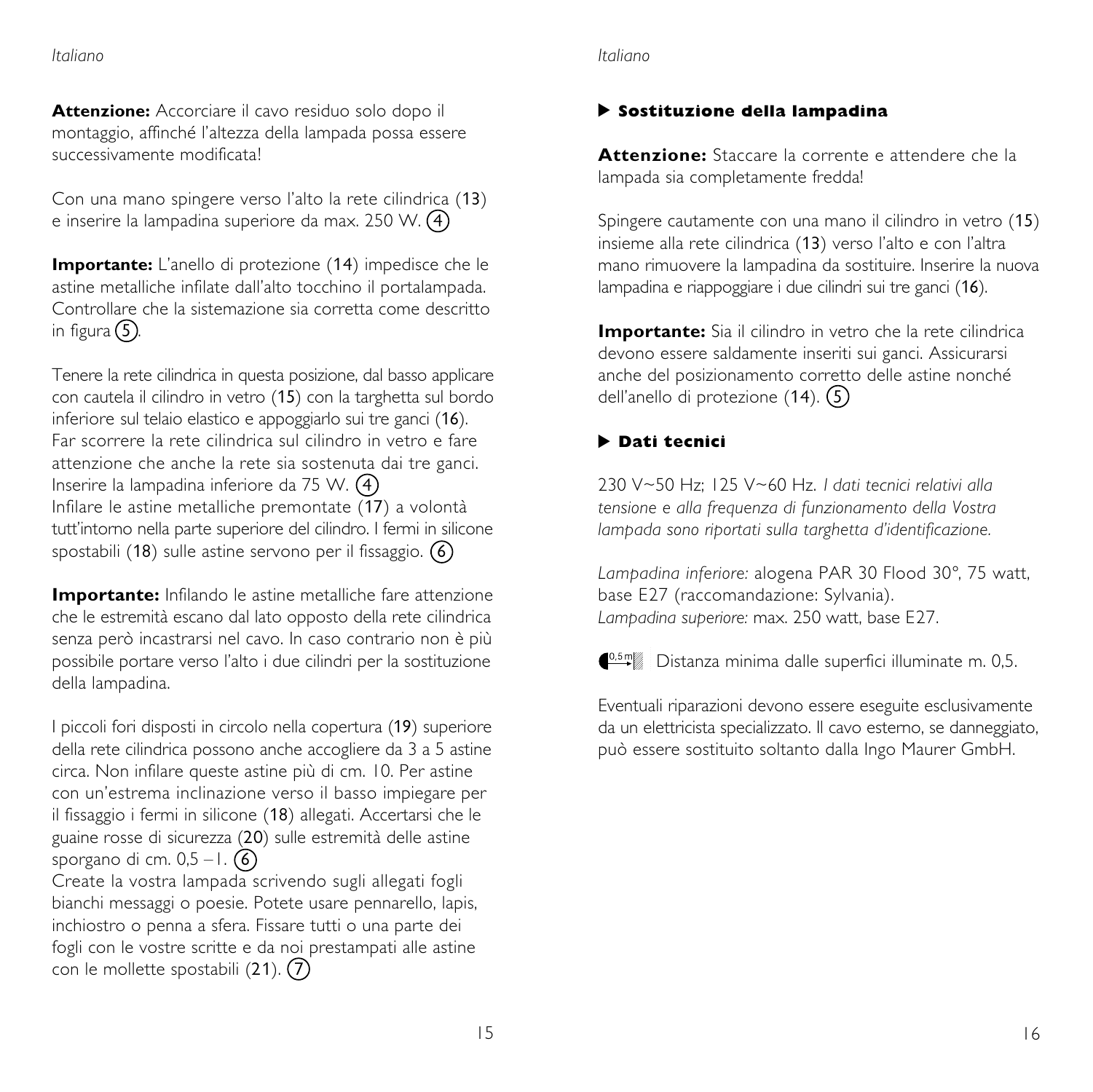

 $\bigcirc$ 

 $\circled{2}$ 

 $\circledS$